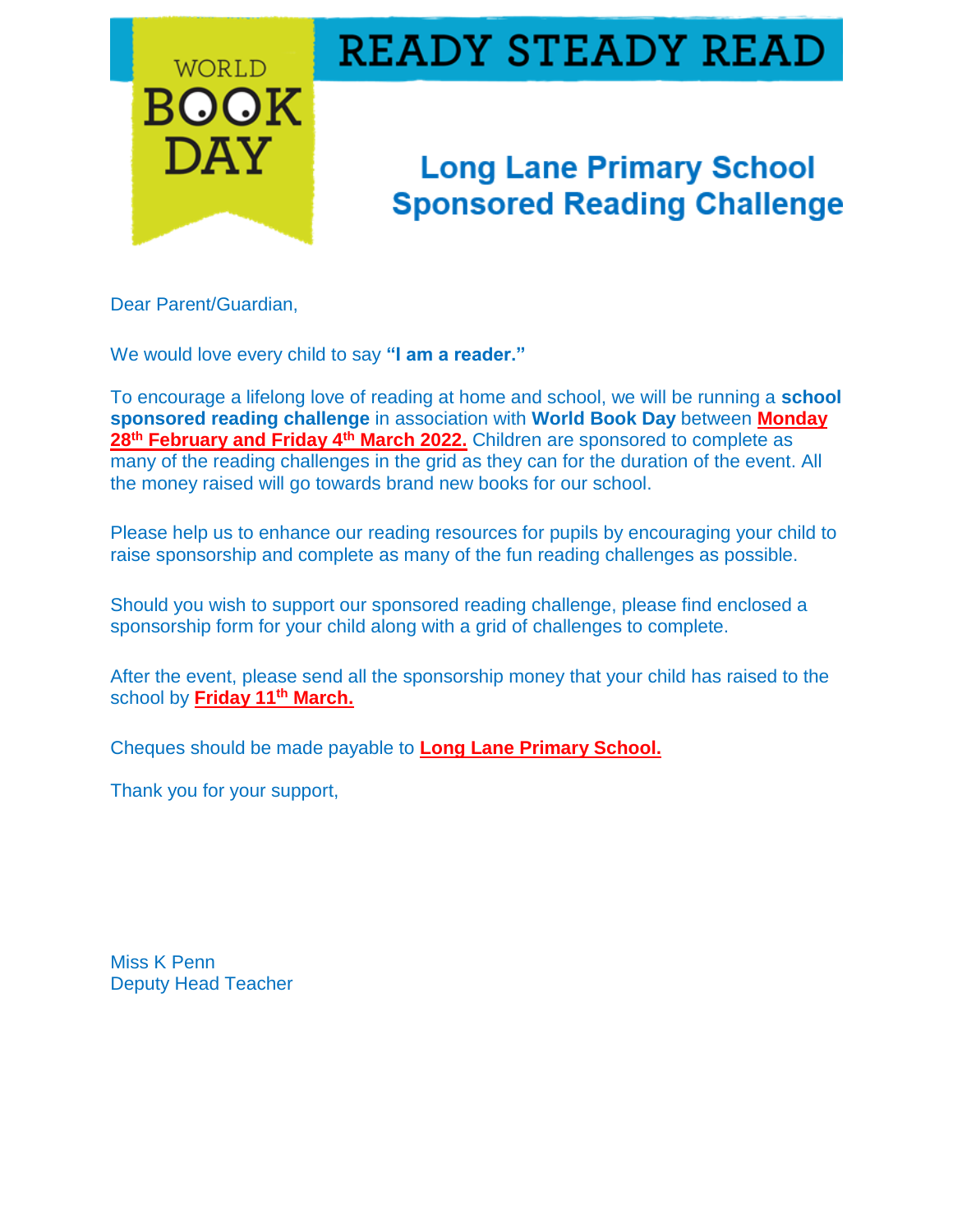

## **SPONSORSHIP FORM**

## **Long Lane Primary School**

|--|--|

| <b>Name</b> | <b>Address &amp; Contact Details</b> | <b>Sponsorship</b><br>(per challenge<br>completed) | <b>Total</b> |
|-------------|--------------------------------------|----------------------------------------------------|--------------|
|             |                                      |                                                    |              |
|             |                                      |                                                    |              |
|             |                                      |                                                    |              |
|             |                                      |                                                    |              |
|             |                                      |                                                    |              |
|             |                                      |                                                    |              |
|             |                                      |                                                    |              |
|             |                                      |                                                    |              |
|             |                                      |                                                    |              |

**Total Amount: ………………………..**

**Please return sponsorship money to the school by Friday 13th March**